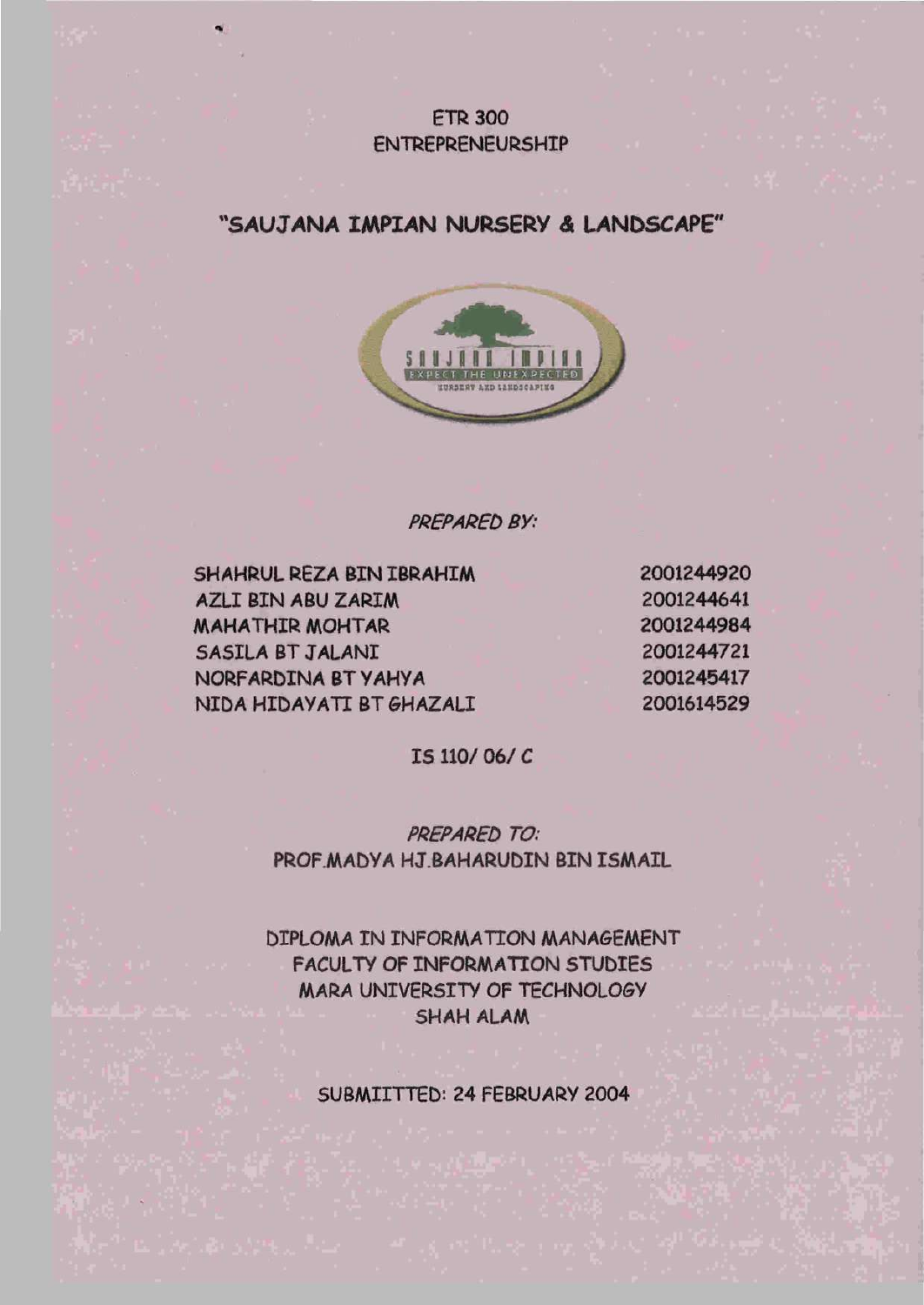

## **TABLE OF CONTENT PAGES**

 $\hat{\boldsymbol{\beta}}$ 

|                 | <b>COVER LETTER</b>                                                            | 1       |
|-----------------|--------------------------------------------------------------------------------|---------|
| ACKNOWLEDGEMENT |                                                                                | 2       |
| 1.0             | <b>INTRODUCTION</b>                                                            |         |
|                 | <b>Executive summary</b>                                                       | 3       |
|                 | Logo                                                                           | 5       |
|                 | <b>Explanation of business logo</b>                                            | 6       |
| 2.0             | PURPOSE OF BUSINESS PLAN                                                       | 7       |
| 3.0             | <b>BUSINESS BACKGROUND</b>                                                     | 8       |
|                 | Shareholders name and share                                                    | 9       |
|                 | Partnership agreement                                                          | 10      |
|                 | Loan application                                                               | $12 \,$ |
| 4.0             | <b>PARTNERSHIP BACKGROUND</b>                                                  | 13      |
| 5.0             | <b>ADMINISTRATION PLAN</b>                                                     |         |
|                 | Introduction to the organization                                               | 19      |
|                 | <b>Mission and vision</b>                                                      | 22      |
|                 | Organization chart                                                             | 23      |
|                 | The objective of the organization                                              | 24      |
|                 | Structure of the organization                                                  | 24      |
|                 | List of administrative personnel and<br>schedule of tasks and responsibilities | 25      |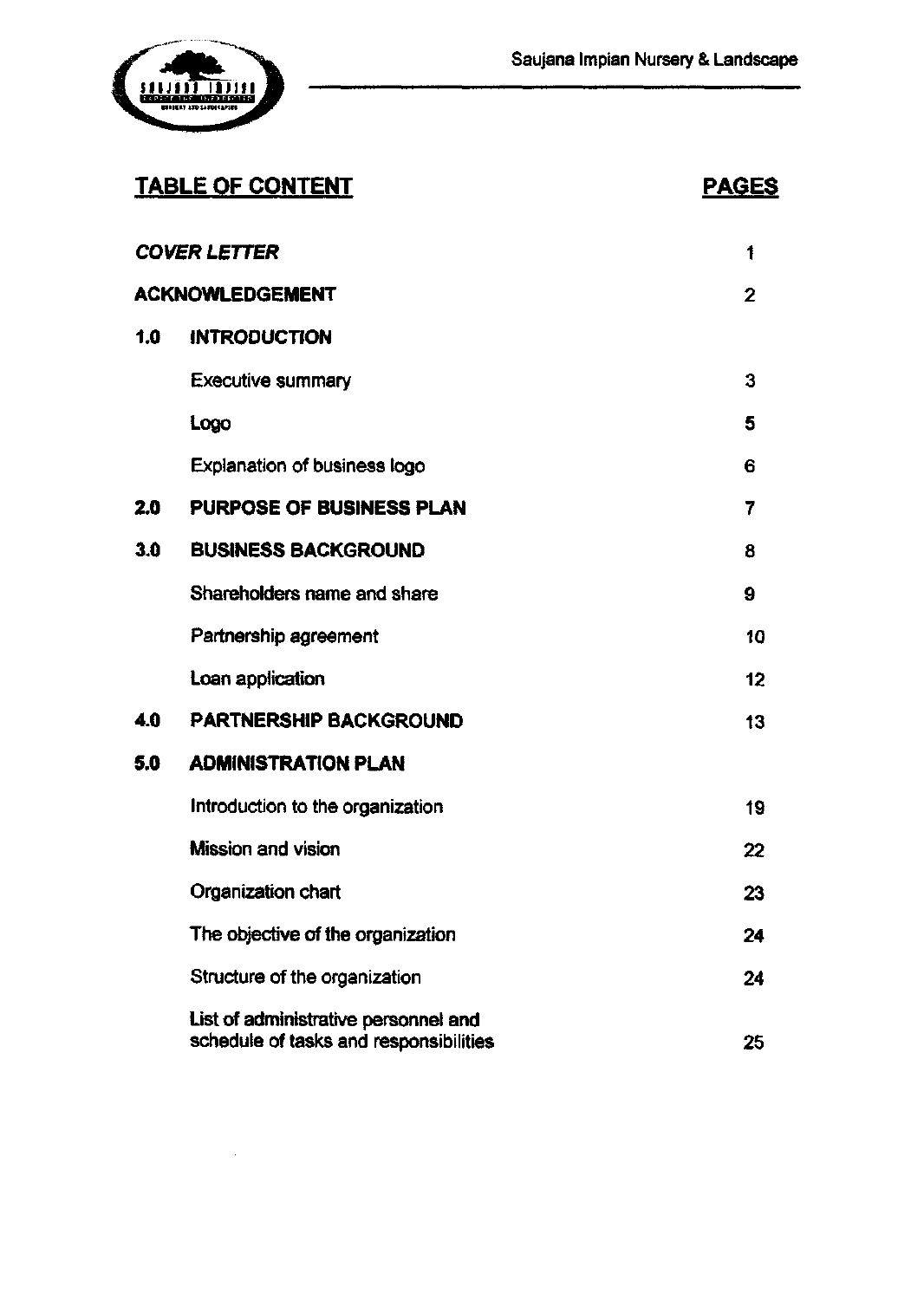

|     | Staff and salary                      | 27 |
|-----|---------------------------------------|----|
|     | Schedule of remuneration              | 27 |
|     | Workers incentives and benefits       | 28 |
|     | List of office equipment and supplies | 30 |
|     | Administrative budget                 | 32 |
| 6.0 | <b>MARKETING PLAN</b>                 |    |
|     | Introduction                          | 33 |
|     | Marketing concept                     | 34 |
|     | <b>Marketing Analysis</b>             | 35 |
|     | Product or service description        | 36 |
|     | <b>Target market</b>                  | 37 |
|     | Market size and market share          | 39 |
|     | <b>Main Competitor</b>                | 42 |
|     | Strength and weakness of competitors  | 46 |
|     | <b>Sales forecast</b>                 | 48 |
|     | Marketing strategy                    | 49 |
|     | Marketing budget                      | 53 |
| 7.0 | <b>OPERATION PLAN</b>                 |    |
|     | Introduction                          | 54 |
|     | <b>Operational strategies</b>         | 55 |
|     | Operational process (Nursery)         | 56 |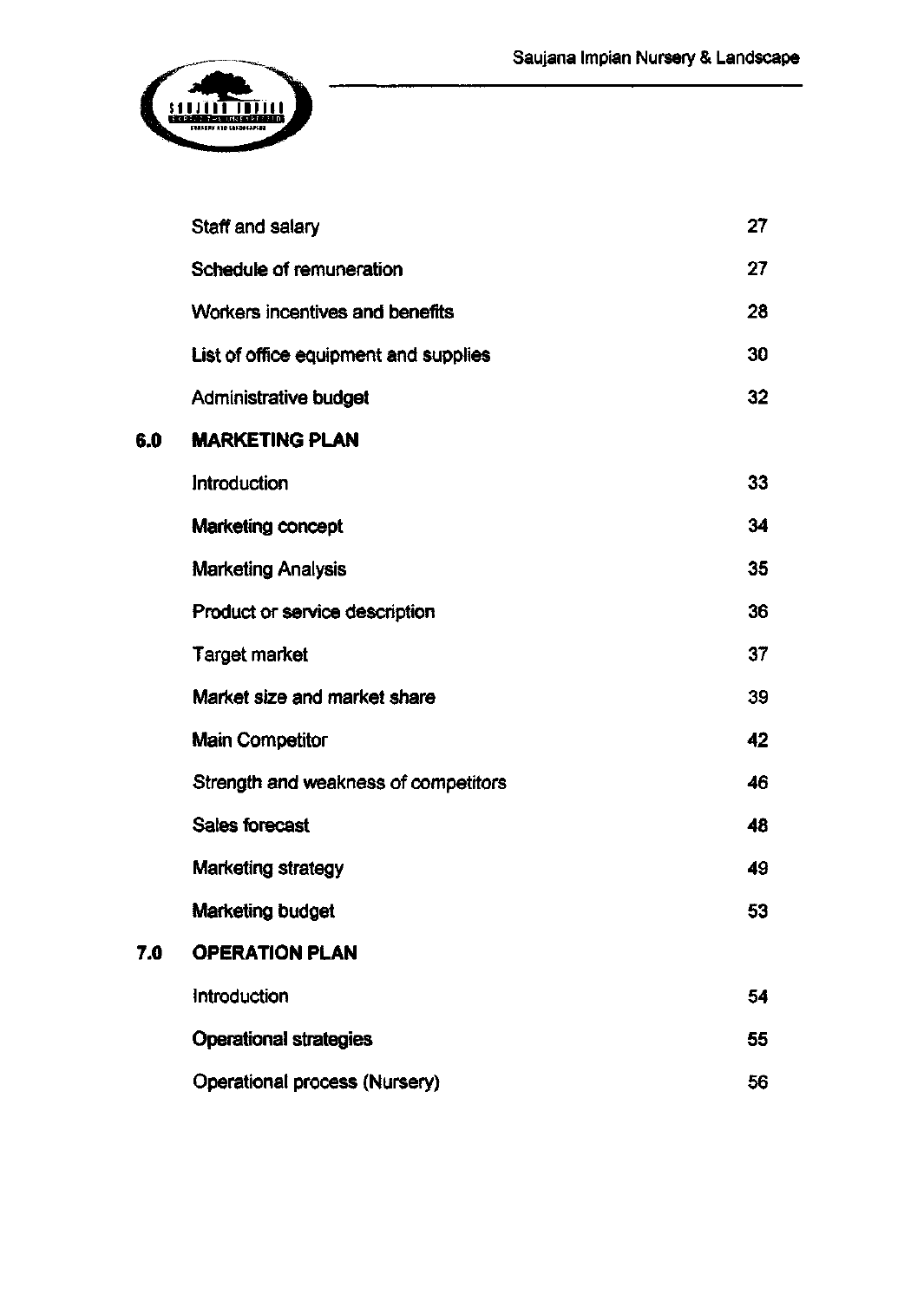

**8.0** 

| Process flowchart (Nursery)             |    |
|-----------------------------------------|----|
| Operation process (Landscape)           |    |
| Process flowchart (Landscape)           |    |
| Materials requirement                   | 60 |
| Forecast purchase                       | 62 |
| Machine and equipment                   | 63 |
| Operation space layout plan             | 64 |
| Name of suppliers                       | 66 |
| <b>Operation budget</b>                 | 67 |
| <b>FINANCIAL PLAN</b>                   |    |
| Introduction                            | 69 |
| Forecasted sales & forecasted purchases | 72 |
| Organization budget                     | 73 |
| Marketing budget                        | 74 |
| <b>Operation budget</b>                 | 75 |
| Project cost and financing              | 76 |
| Forecasted performance                  | 77 |
| Depreciation on fixed asset             | 78 |
| Loan repayment schedule                 |    |
| <b>Cash flow statement</b>              |    |
| Income statement                        | 82 |